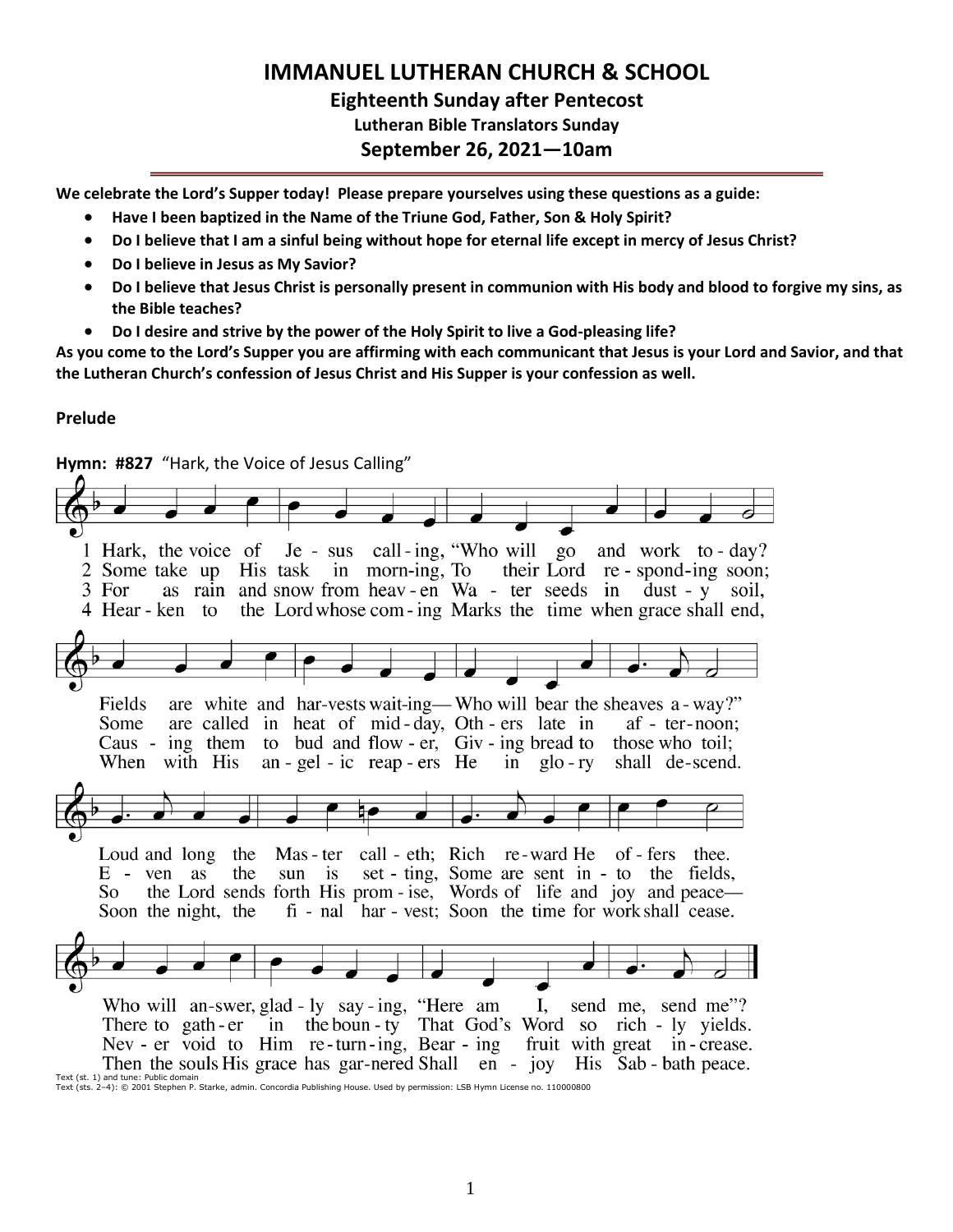Pastor: In the name of the Father, and of the Son, and of the Holy Spirit. **♪ People: Amen.**

# **The Confession of Sins**

- P: Beloved in the Lord! Let us draw near with a true heart and confess our sins unto God, our Father, beseeching Him in the name of our Lord Jesus Christ to grant us forgiveness.
- P: Our help is in the name of the Lord.
- **C: Who made heaven and earth.**
- P: I said, I will confess my transgressions unto the Lord.
- **C: And You forgave the iniquity of my sin.**
- P: O almighty God, merciful Father,
- **All: I, a poor miserable sinner, confess unto You all my sins and iniquities with which I have ever offended You and justly deserve Your temporal and eternal punishment. But I am heartily sorry for them and sincerely repent of them, and I pray You of Your boundless mercy and for the sake of the holy, innocent, bitter, sufferings and death of Your beloved Son, Jesus Christ, to be gracious and merciful to me, a poor sinful being**

# **The Word of Absolution**

- P: Upon this your confession, I, by virtue of my office, as a called and ordained servant of the Word, announce the grace of God unto all of you, and in the stead and by the command of my Lord Jesus Christ, I forgive you all your sins in the name of the Father and of the Son and of the Holy Spirit.
- **C: Amen.**

# **Introit**

- P: Your name, O Lord, endures forever, Your renown, O Lord, throughout all ages. Praise the Lord! Praise the name of the Lord, give praise, O servants of the Lord, who stand in the house of the Lord, in the courts of the house of our God! Praise the Lord, for the Lord is good; sing to His name, for it is pleasant! Your name, O Lord, endures forever, Your renown, O Lord, throughout all ages. For the Lord will vindicate His people and have compassion on His servants
- **All: Glory be to the Father and to the Son and to the Holy Ghost; as it was in the beginning, is now and ever shall be, world without end. Amen.**

# **The Kyrie**

**C: Lord, have mercy upon us. Christ, have mercy upon us. Lord, have mercy upon us.**

# **The Gloria in Excelsis**

- P: Glory be to God on high:
- **C: And on earth peace, good will toward men. We praise Thee, we bless Thee, we worship Thee, we glorify Thee, we give thanks to Thee for Thy great glory. O Lord God, heav'nly King, God the Father Almighty. O Lord, The only-begotten Son, Jesus Christ; O Lord God, Lamb of God, Son of the Father, that takest away the sin of the world, have mercy upon us. Thou that takest away the sin of the world, receive our prayer. Thou that sittest at the right hand of God the Father, have mercy upon us. For Thou only art holy; Thou only art the Lord. Thou only, O Christ, with the Holy Ghost, art most high in the glory of God the Father. Amen.**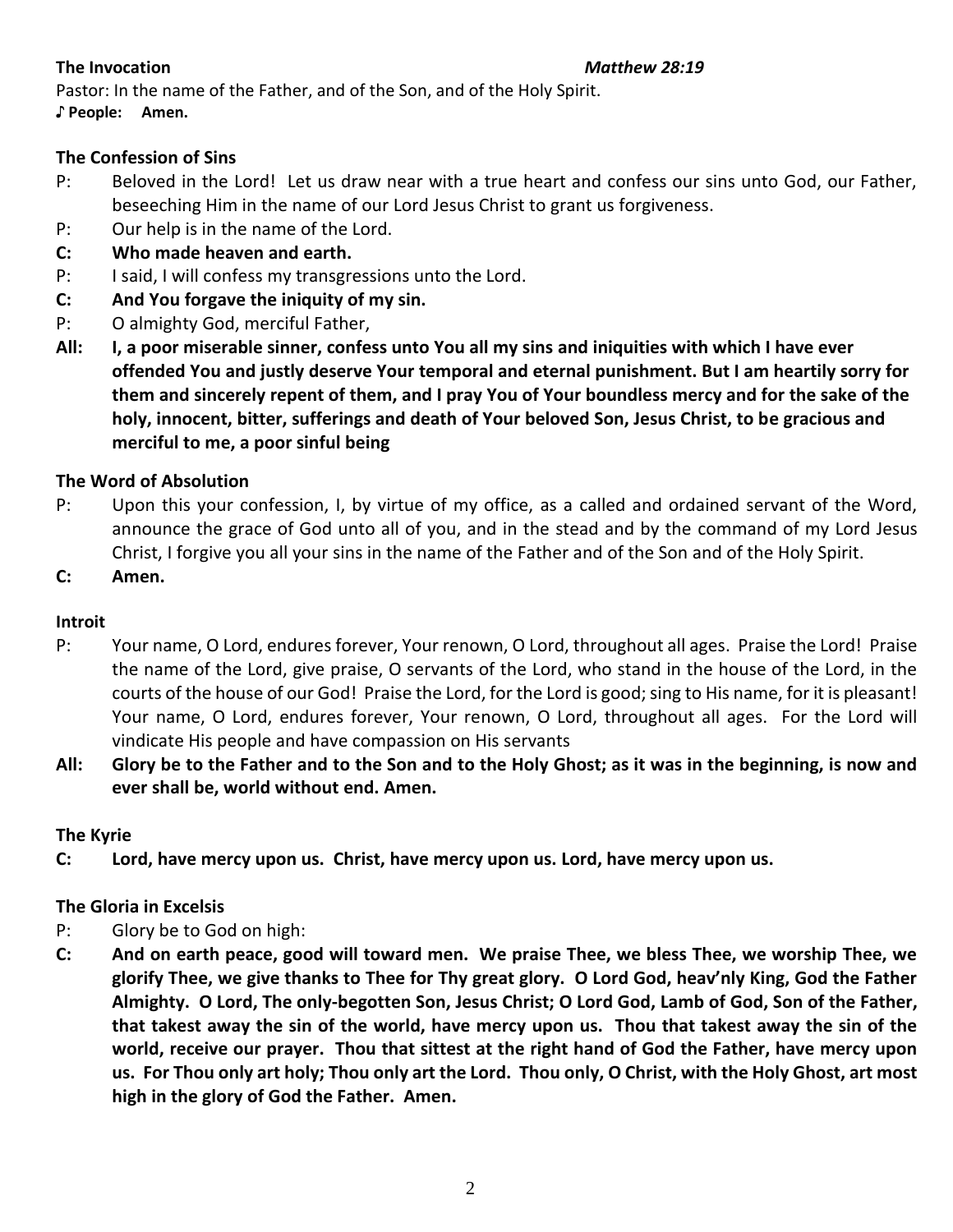### **The Salutation**

Pastor: The Lord be with you. **People: And with Thy Spirit.**

### **The Collect for The Day**

Pastor: Let us pray:

**People: Everlasting Father, source of every blessing, mercifully direct and govern us by Your Holy Spirit that we may complete the works You have prepared for us to do; through Jesus Christ, Your Son, our Lord, who lives and reigns with You and the Holy Spirit, one God, now and forever. People: Amen.**

## **The Old Testament Reading –** Numbers 11:4-6, 10-16, 24-29

<sup>4</sup>Now the rabble that was among them had a strong craving. And the people of Israel also wept again and said, "Oh that we had meat to eat!

<sup>5</sup>We remember the fish we ate in Egypt that cost nothing, the cucumbers, the melons, the leeks, the onions, and the garlic.

 $6$ But now our strength is dried up, and there is nothing at all but this manna to look at."

<sup>10</sup> Moses heard the people weeping throughout their clans, everyone at the door of his tent. And the anger of the LORD blazed hotly, and Moses was displeased.

<sup>11</sup> Moses said to the LORD, "Why have you dealt ill with your servant? And why have I not found favor in your sight, that you lay the burden of all this people on me?

 $12$  Did I conceive all this people? Did I give them birth, that you should say to me, 'Carry them in your bosom, as a nurse carries a nursing child,' to the land that you swore to give their fathers?

<sup>13</sup> Where am I to get meat to give to all this people? For they weep before me and say, 'Give us meat, that we may eat.'

 $14$  I am not able to carry all this people alone; the burden is too heavy for me.

<sup>15</sup> If you will treat me like this, kill me at once, if I find favor in your sight, that I may not see my wretchedness." <sup>16</sup> Then the LORD said to Moses, "Gather for me seventy men of the elders of Israel, whom you know to be the

elders of the people and officers over them, and bring them to the tent of meeting, and let them take their stand there with you.

<sup>24</sup> So Moses went out and told the people the words of the LORD. And he gathered seventy men of the elders of the people and placed them around the tent.

<sup>25</sup> Then the LORD came down in the cloud and spoke to him, and took some of the Spirit that was on him and put it on the seventy elders. And as soon as the Spirit rested on them, they prophesied. But they did not continue doing it.

<sup>26</sup> Now two men remained in the camp, one named Eldad, and the other named Medad, and the Spirit rested on them. They were among those registered, but they had not gone out to the tent, and so they prophesied in the camp.

 $27$  And a young man ran and told Moses, "Eldad and Medad are prophesying in the camp."

 $28$  And Joshua the son of Nun, the assistant of Moses from his youth, said, "My lord Moses, stop them."

<sup>29</sup> But Moses said to him, "Are you jealous for my sake? Would that all the LORD's people were prophets, that the LORD would put his Spirit on them!"

Pastor: This is the Word of the Lord.

**People: Thanks be to God.**

## **The Gradual**

**All: He will command His angels concerning you to guard you in all your ways. Bless the Lord, O my soul, and all that is within me, bless His holy name!**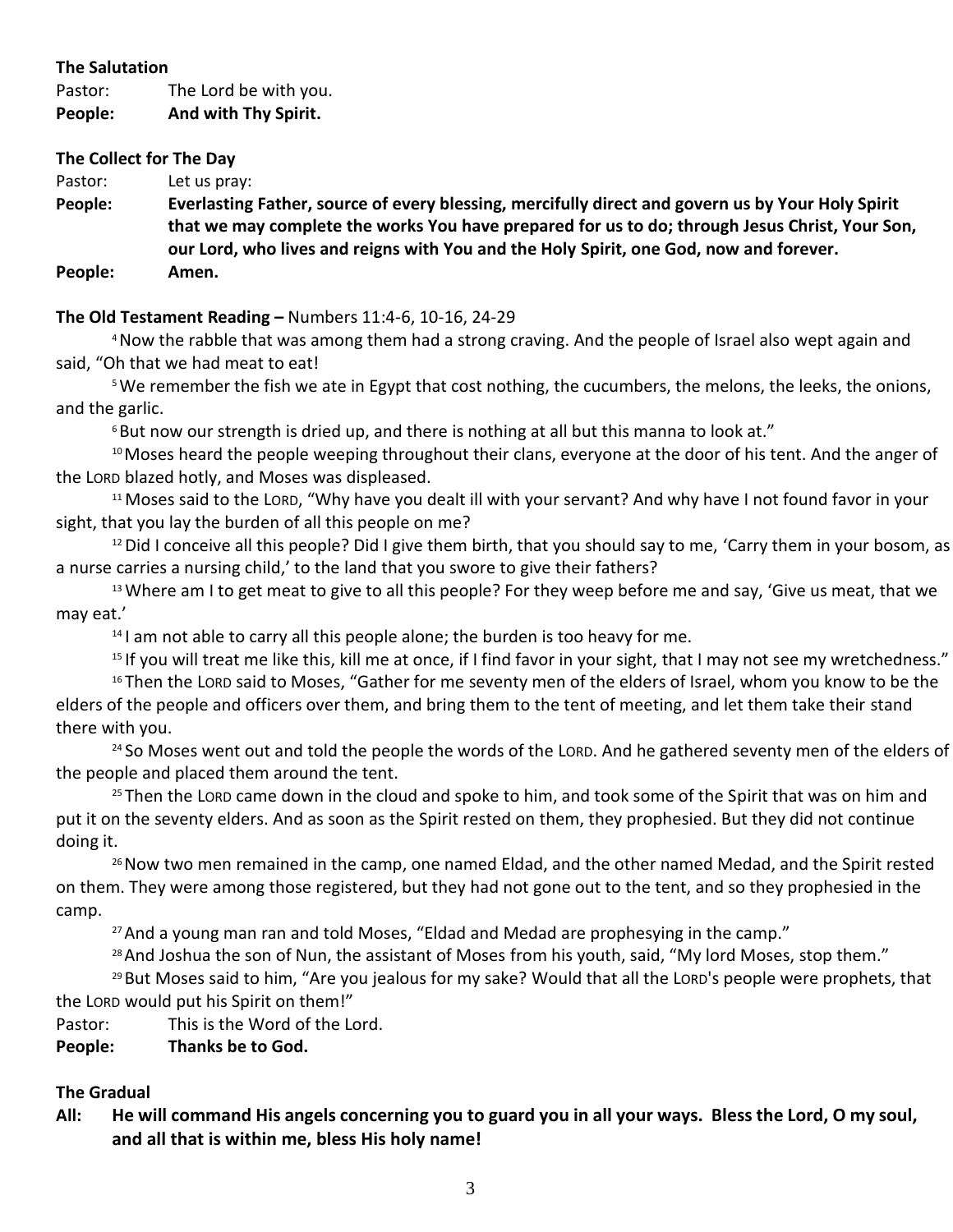### **Epistle Reading –** James 5:13-20

<sup>13</sup> Is anyone among you suffering? Let him pray. Is anyone cheerful? Let him sing praise.

<sup>14</sup> Is anyone among you sick? Let him call for the elders of the church, and let them pray over him, anointing him with oil in the name of the Lord.

<sup>15</sup> And the prayer of faith will save the one who is sick, and the Lord will raise him up. And if he has committed sins, he will be forgiven.

<sup>16</sup> Therefore, confess your sins to one another and pray for one another, that you may be healed. The prayer of a righteous person has great power as it is working.

<sup>17</sup> Elijah was a man with a nature like ours, and he prayed fervently that it might not rain, and for three years and six months it did not rain on the earth.

 $18$  Then he prayed again, and heaven gave rain, and the earth bore its fruit.

<sup>19</sup> My brothers, if anyone among you wanders from the truth and someone brings him back,  $^{20}$  let him know that whoever brings back a sinner from his wandering will save his soul from death and will cover a multitude of sins.

Pastor: This is the Word of the Lord.

**People: Thanks be to God.**

**Special Music:** "Let Light Shine Out of Darkness" *Choir*

### **Alleluia and Verse**

All: Alleluia. Alleluia. Alleluia. Alleluia. Alleluia. Alleluia.

### **The Gospel**

Pastor: The Holy Gospel is written in the 9<sup>th</sup> chapter of St. Mark beginning at the 38<sup>th</sup> verse.

### **♪ People: Glory be to Thee, O Lord!**

<sup>38</sup> John said to him, "Teacher, we saw someone casting out demons in your name, and we tried to stop him, because he was not following us."

<sup>39</sup> But Jesus said, "Do not stop him, for no one who does a mighty work in my name will be able soon afterward to speak evil of me.

<sup>40</sup> For the one who is not against us is for us.

<sup>41</sup> For truly, I say to you, whoever gives you a cup of water to drink because you belong to Christ will by no means lose his reward.

<sup>42</sup> "Whoever causes one of these little ones who believe in me to sin, it would be better for him if a great millstone were hung around his neck and he were thrown into the sea.

 $43$  And if your hand causes you to sin, cut it off. It is better for you to enter life crippled than with two hands to go to hell, to the unquenchable fire.

45 And if your foot causes you to sin, cut it off. It is better for you to enter life lame than with two feet to be thrown into hell.

<sup>47</sup> And if your eye causes you to sin, tear it out. It is better for you to enter the kingdom of God with one eye than with two eyes to be thrown into hell, <sup>48</sup> 'where their worm does not die and the fire is not quenched.'

<sup>49</sup> For everyone will be salted with fire.

50 Salt is good, but if the salt has lost its saltiness, how will you make it salty again? Have salt in yourselves, and be at peace with one another."

Pastor: This is the Gospel of our Lord.

**♪ People: Praise be to Thee, O Christ!**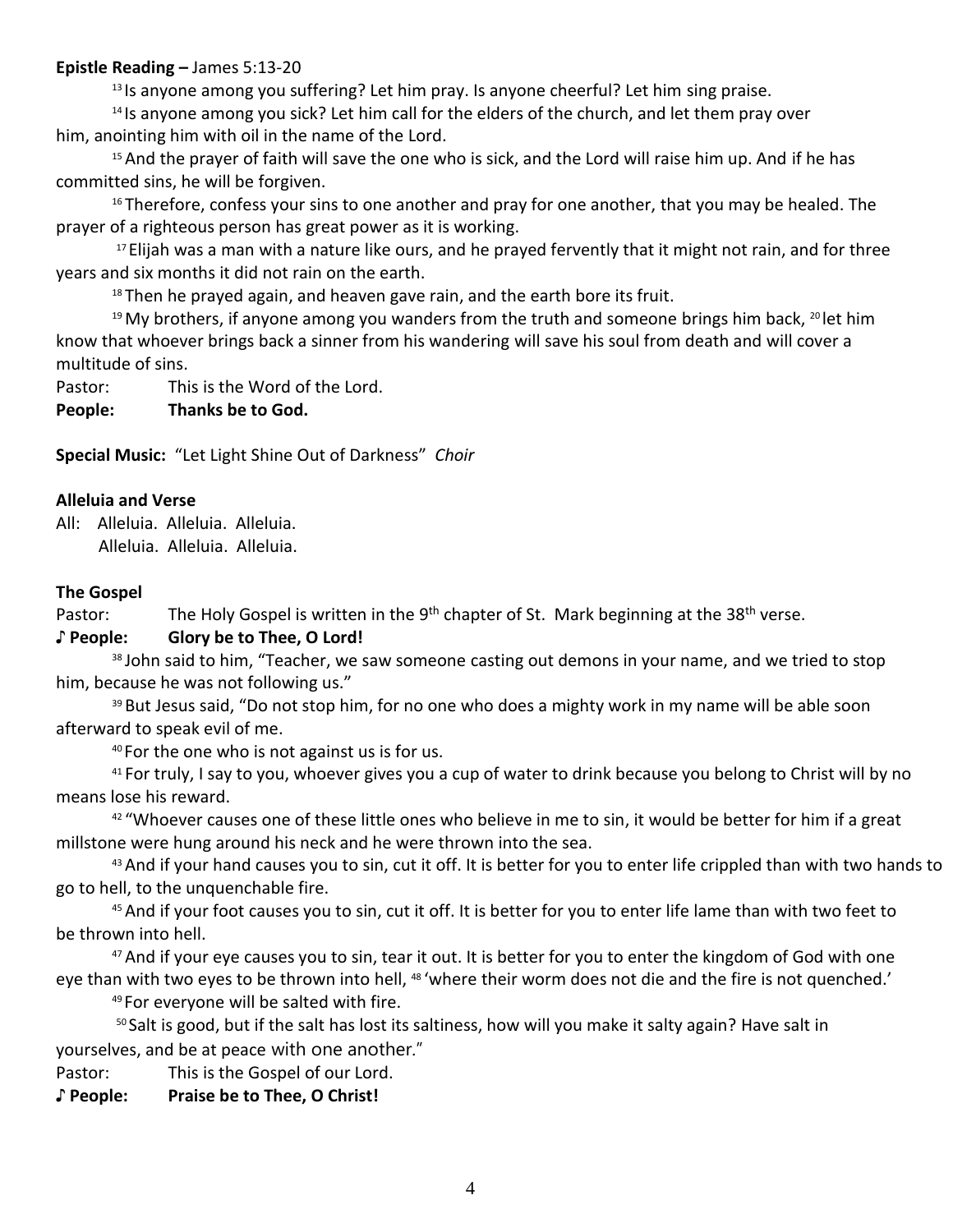### **The Nicene Creed**

**All: I believe in one God, the Father almighty, maker of heaven and earth and of all things visible and invisible. And in one Lord Jesus Christ, the only-begotten Son of God, begotten of his Father before all worlds, God of God, Light of Light, very God of very God, begotten, not made, being of one substance with the Father, by whom all things were made; who for us men and for our salvation came down from heaven and was incarnate by the Holy Spirit of the virgin Mary and was made man; and was crucified also for us under Pontius Pilate. He suffered and was buried. And the third day He rose again according to the Scriptures and ascended into heaven and sits at the right hand of the Father. And He will come again with glory to judge both the living and the dead, whose kingdom will have no end. And I believe in the Holy Spirit, the Lord and giver of life, who proceeds from the Father and the Son, who with the Father and the Son together is worshiped and glorified, who spoke by the prophets. And I believe in one holy Christian and apostolic Church, I acknowledge one Baptism for the remission of sins, and I look for the resurrection of the dead and the life of the world to come. Amen.**

**Hymn #583** "God Has Spoken by His Prophets"



Tune: Public domain

**Sermon –** "Called to vocation we have as Christians towards one another and ourselves" *Mark 9:38-50* **I. Discontinue negative behavior to those who show honor to Jesus.**

- A. Discontinue disdain to those who may be moved by God to do what we do without belonging to our circle.
- B. Jesus indicates to discontinue their negative behavior, "Do not stop him".
- C. Even though there are different associations he was not an enemy of Jesus.

## **II. Discontinue negative behavior towards "little ones" that would cause stumbling and falling away from the faith.**

**III. Discontinuing negative behavior that leads you away from God and needs to be dealt with.**

- A. Remove
- B. Avoid the consequences of hell.

**IV. Discontinue negative behaviors that can lose saltiness that is, by stopping to using God's Word.**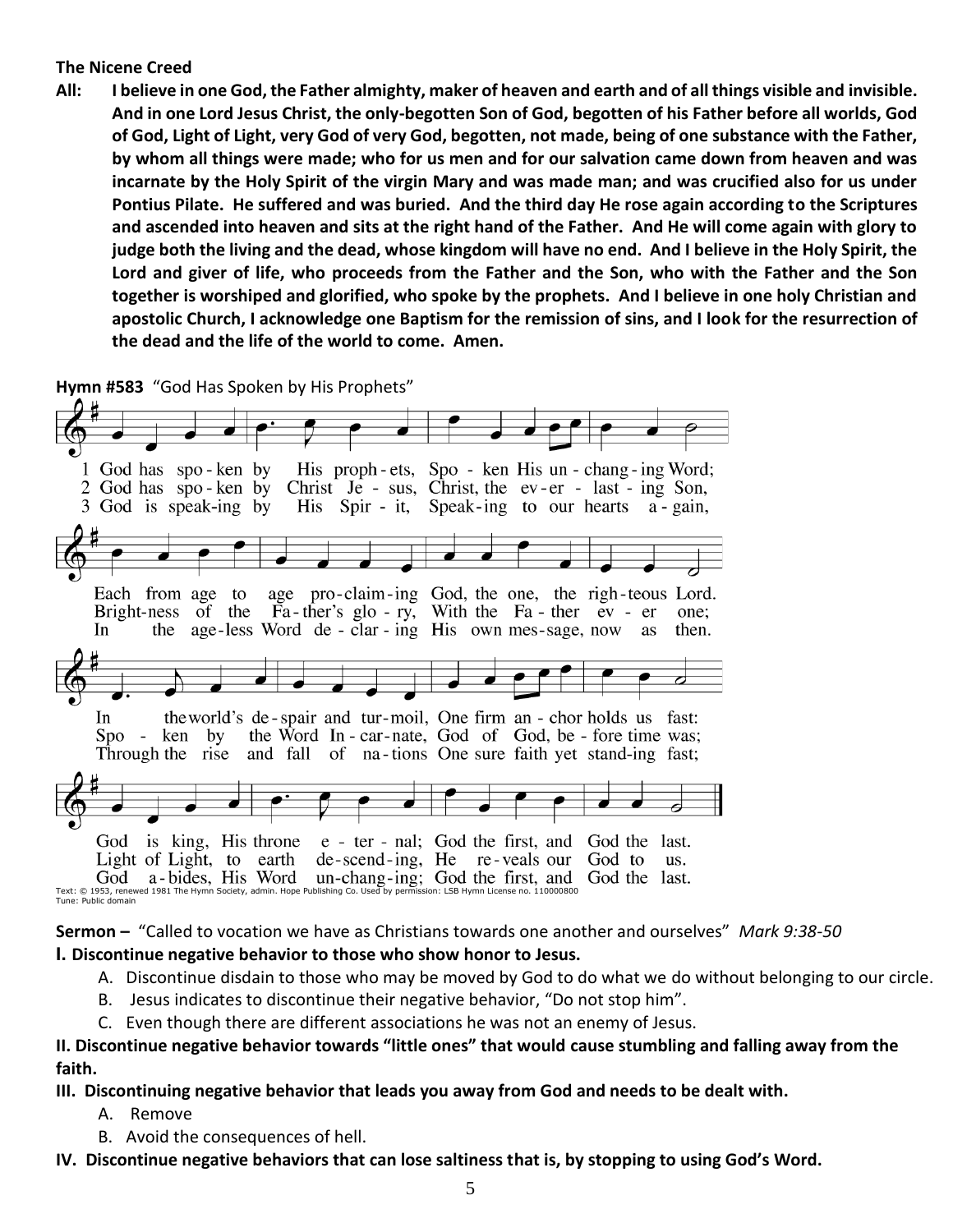# **The Prayers**

Peace & comfort for the family of Marie Walser, cousin of Cathy Wilson Healing for Lindy, friend of Tom & Trish Smith Healing for little brother of Savannah Gunderson Safe travels for Fran & Beverly Mackey Employment for daughter-in-law of Cathy Wilson (*Please help us keep our attendance numbers accurate by filling out the attendance cards and putting in basket on the way out.)*

## **The Lord's Prayer**

**All: Our Father who art in heaven, hallowed be Thy name, Thy kingdom come, Thy will be done on earth as it is in heaven; give us this day our daily bread; and forgive us our trespasses as we forgive those who trespass against us; and lead us not into temptation, but deliver us from evil. For thine is the kingdom and the power and the glory forever and ever. Amen.**

## **The Words of Institution** *Matthew 26:26-28*

**P:** Our Lord Jesus Christ, on the night when He was betrayed, took bread, and when He had given thanks, he broke it and gave it to the disciples and said: "Take, eat; this is My body, which is given for you. This do in remembrance of Me." In the same way also He took the cup after supper, and when He had given thanks, He gave it to them, saying: "Drink of it, all of you; this cup is the New Testament in My blood, which is shed for you for the forgiveness of sins. This do, as often as you drink it, in remembrance of Me."

## **Pax Domini**

- P: The peace of the Lord be with you always.
- **C: Amen.**

## **Agnus Dei**

**C: O Christ, Thou Lamb of God, that takest away the sin of the world, have mercy upon us. O Christ, Thou Lamb of God, that takest away the sin of the world, have mercy upon us. O Christ, Thou Lamb of God, that takest away the sin of the world, grant us Thy peace. Amen.**

## **Distribution**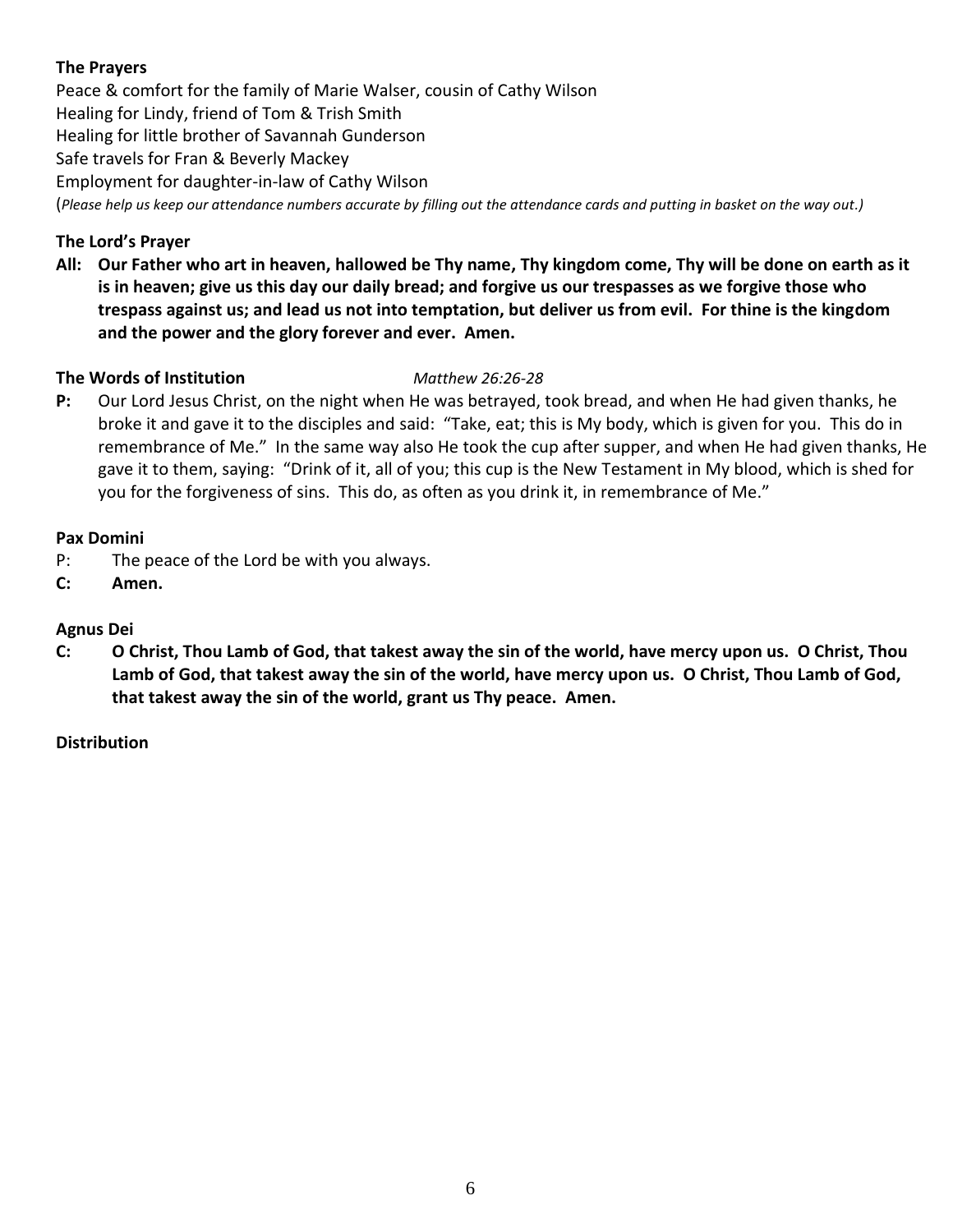**Distribution Hymn: #623** "Lord Jesus Christ, We Humbly Pray"

| 7                                                                                                          |                                                     |                                                                                                               |                                |                                                                                         |                                                                     |                                                                     |                                               |                                  |
|------------------------------------------------------------------------------------------------------------|-----------------------------------------------------|---------------------------------------------------------------------------------------------------------------|--------------------------------|-----------------------------------------------------------------------------------------|---------------------------------------------------------------------|---------------------------------------------------------------------|-----------------------------------------------|----------------------------------|
|                                                                                                            |                                                     |                                                                                                               |                                |                                                                                         |                                                                     |                                                                     |                                               |                                  |
| 1 Lord<br>Je<br>2 Give<br>us,<br>$3$ By<br>faith<br>4 One<br>bread,<br>5 Lord<br>Je                        | sus<br>who<br>Your<br>one<br>$\sim$<br>sus          | Christ,<br>share<br>Word<br>cup,<br>Christ,                                                                   | we<br>this<br>has<br>one<br>we | $hum - bly$<br>won-drous<br>made us<br>$bod - y$ ,<br>$hum - bly$                       | pray<br>food,<br>bold<br>we,<br>pray:                               | That<br>Your<br>To<br>Re<br>$\overline{\phantom{a}}$<br>$\mathbf O$ | we<br>bod<br>seize<br>joic<br>keep            | may<br>y<br>the<br>ing<br>us     |
|                                                                                                            |                                                     |                                                                                                               |                                |                                                                                         | ♂                                                                   |                                                                     |                                               |                                  |
| feast<br>on<br>ken<br>bro -<br>gift<br>of<br>our<br>1n<br>stead - fast                                     | You<br>and<br>love<br>$u -$<br>till                 | to<br>$\overline{\phantom{a}}$<br>Your<br>- told;<br>re<br>n <sub>1</sub><br>$\overline{\phantom{0}}$<br>that | day;<br>blood,<br>ty,<br>day   | Be<br>$\overline{\phantom{a}}$<br>The<br>All<br>Pro<br>$\overline{\phantom{a}}$<br>When | neath<br>grate<br>$\overline{\phantom{a}}$<br>that<br>claim<br>each | these<br>ful<br>You<br>Your<br>will                                 | forms<br>peace<br>are<br>love<br>be           | of<br>of<br>we<br>$un -$<br>Your |
|                                                                                                            |                                                     |                                                                                                               |                                |                                                                                         |                                                                     |                                                                     |                                               |                                  |
| bread<br>and<br>$for -$<br>sins<br>here<br>re<br>til<br>You<br>wel - comed<br>Text and tune: Public domain | wine<br>giv'n,<br>ceive,<br>$\sim$<br>come<br>guest | $En -$<br>The<br>And<br>To<br>In                                                                              | rich<br>cer -<br>all           | with<br>us<br>tain<br>joys<br>we<br>are<br>bring Your scat - tered<br>heav - en's high  | Your<br>of<br>to<br>and                                             | grace<br>heirs<br>You<br>we<br>loved ones home.<br>$ho - ly$        | $di - vine.$<br>of heav'n.<br>give.<br>feast. |                                  |

### **Nunc Dimittis**

**C: Lord, now lettest Thou Thy servant depart in peace according to Thy word, for mine eyes have seen Thy salvation, which Thou hast prepared before the face of all people, a light to lighten the Gentiles and the glory of Thy people Israel. Glory be to the Father and to the Son and to the Holy Ghost; as it was in the beginning, is now, and ever shall be, world without end. Amen**

### **Thanksgiving**

- P: O give thanks unto the Lord, for He is good,
- **C: and His mercy endureth forever.**
- P: Let us pray.

We give thanks to You, almighty God, that You have refreshed us through this salutary gift, and we implore You that of Your mercy You would strengthen us through the same in faith toward You and in fervent love toward one another; through Jesus Christ, Your Son, our Lord, who lives and reigns with You and the Holy Spirit, one God, now and forever.

**C: Amen.**

### **Salutation and Benedicamus**

- P: The Lord be with you**.**
- **C: And with thy spirit.**
- P: Bless we the Lord.
- **C: Thanks be to God.**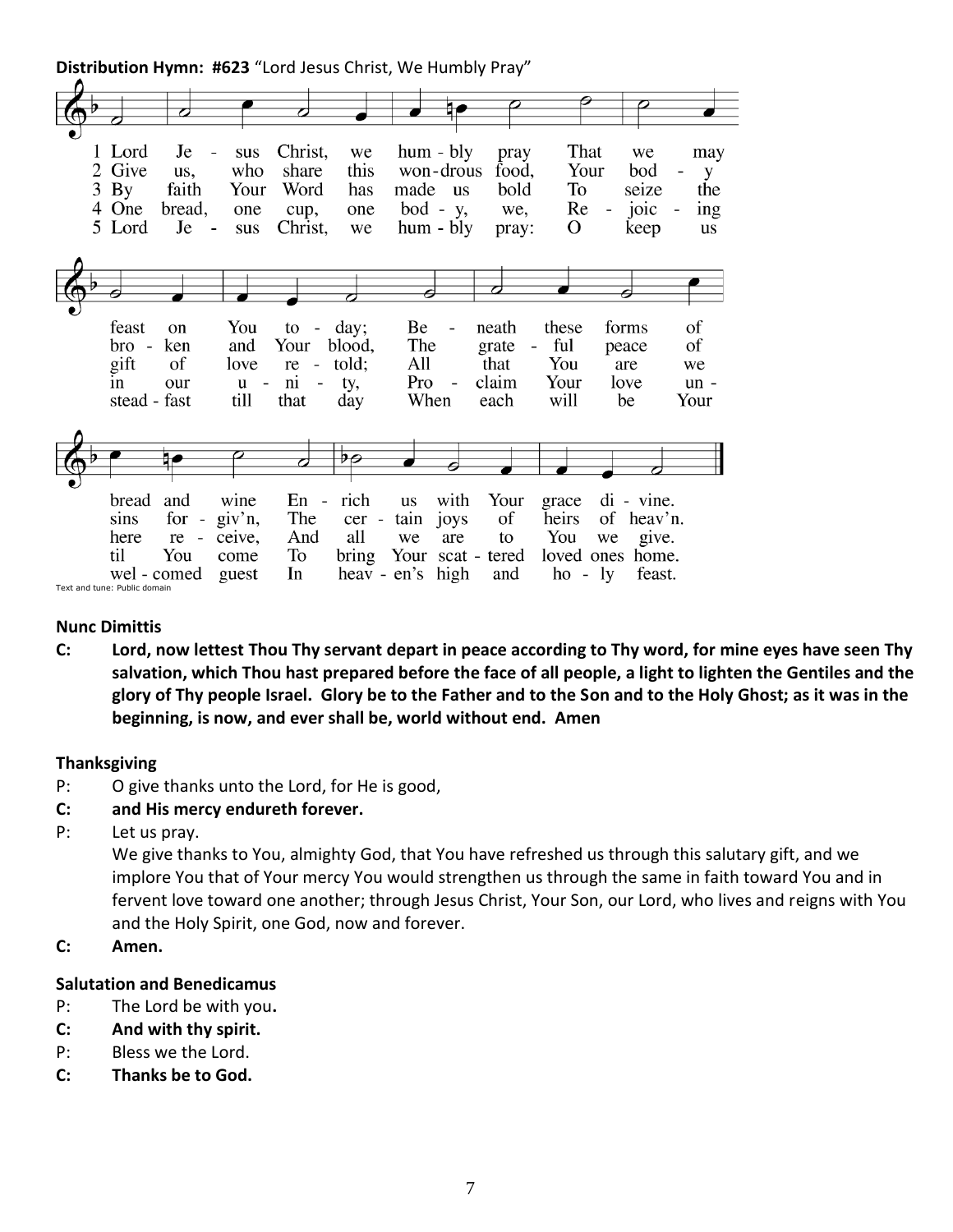### **The Benediction**

- P: The Lord bless you and keep you. The Lord make His face shine upon you and be gracious unto you. The Lord lift up His countenance upon you and give you peace.
- **C: Amen, Amen, Amen!**

### *Offerings will be taken on your way out*

**The Closing Hymn #836** "O God of Light"



Tune: © 1978 Lutheran Book of Worship. Used by permission: LSB Hymn License no. 110000800<br>Text: © 1952, renewed 1980 The Hymn Society, admin. Hope Publishing Co. Used by permission: LSB Hymn License no. 110000800

### **Altar flowers are placed to the glory of God and in memory of Walt Nea, Sr. & Vera, and Peggy Nea by Walt Nea, Jr. and in honor of the birthday of Bob Garrett.**

*Services will be live-streamed and a recording of service will be posted by the end of the day.* 

## *Please keep the church office updated on prayers that have been asked to be kept on indefinitely, military and ones for continued healing or cancer treatments.*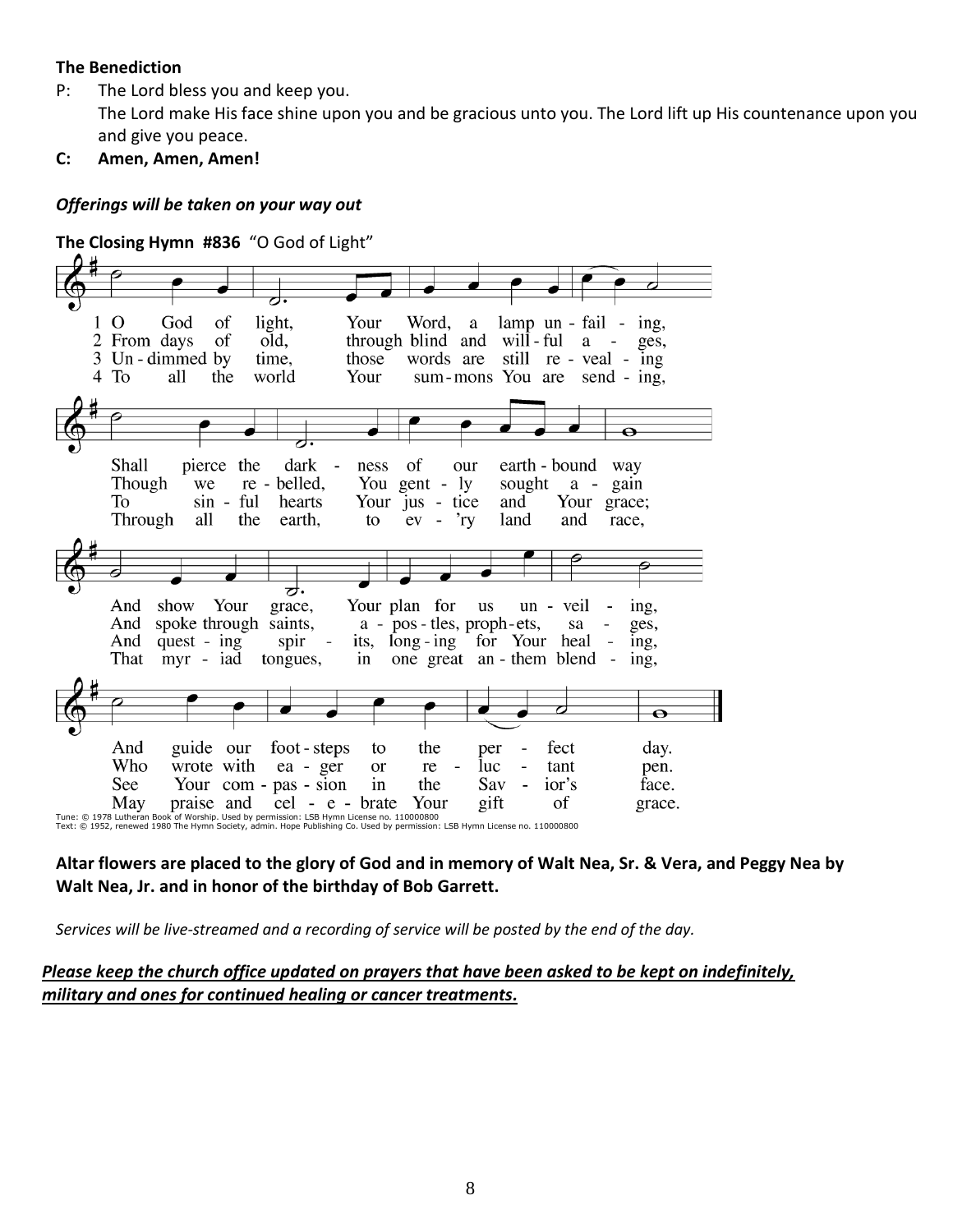# **Continued Prayers**

Peace & comfort for the family of Bob Sabon, relative of the Farnsworth's Peace & comfort for the family of Rev. Mark Steinke Praise & thanksgiving for excellent medical care for Chad Pry, boyfriend of Cheryl, daughter of Joan Crouse, as he is now a cancer survivor Praise & thanksgiving Melanie wasn't seriously injured in a car accident, niece of Joan Crouse Thanksgiving for the 50<sup>th</sup> anniversary of Jerry & Jan Brockmeier For the victims of Hurricane Ida and additional floods For all the people of Haiti affected by the earthquake and flood For the people of Cuba and Afghanistan Employment for those struggling to find a job

# **Healing**

Tammie & Desi, friends of Sandy Goode Larry & Collin, from Covid, friends of the Proeschel's Craig Springer, brother-in-law of Bev Lowe

## **Battling with Cancer or Serious Illness**

Amber, mother of Emma Bieske Yvonne Lenzen, grandmother of Grace Sierra Gloria McNail, aunt of Susan Tumlin Cheryl Ford Marie Walser, cousin of Cathy Wilson Pat, suffering with dementia, Aunt of Beth Hutches Joann, friend of Beth Hutches Anona, friend of Susan Tumlin Carol, sister of Trish Smith Cathy Nichols with terminal cancer, mother of Cathy Wilson Raymond, brother of Barbara LaVere David, brother of Larry Habeck Barbara LaVere Tracy, cousin of Jacquelyn Hahn Lisa Steinbrueck, niece of the Steinbrueck's Kathy, daughter of Walt Braudis Keith Stallings Alan Sparks Don Swisher, step-father of Larry Habeck Paul Braudis, brother of Walt Bill, (w/brain cancer) uncle of Brian Littrel David Parkinson, brother of Betty Loraamm Tom Meyferth